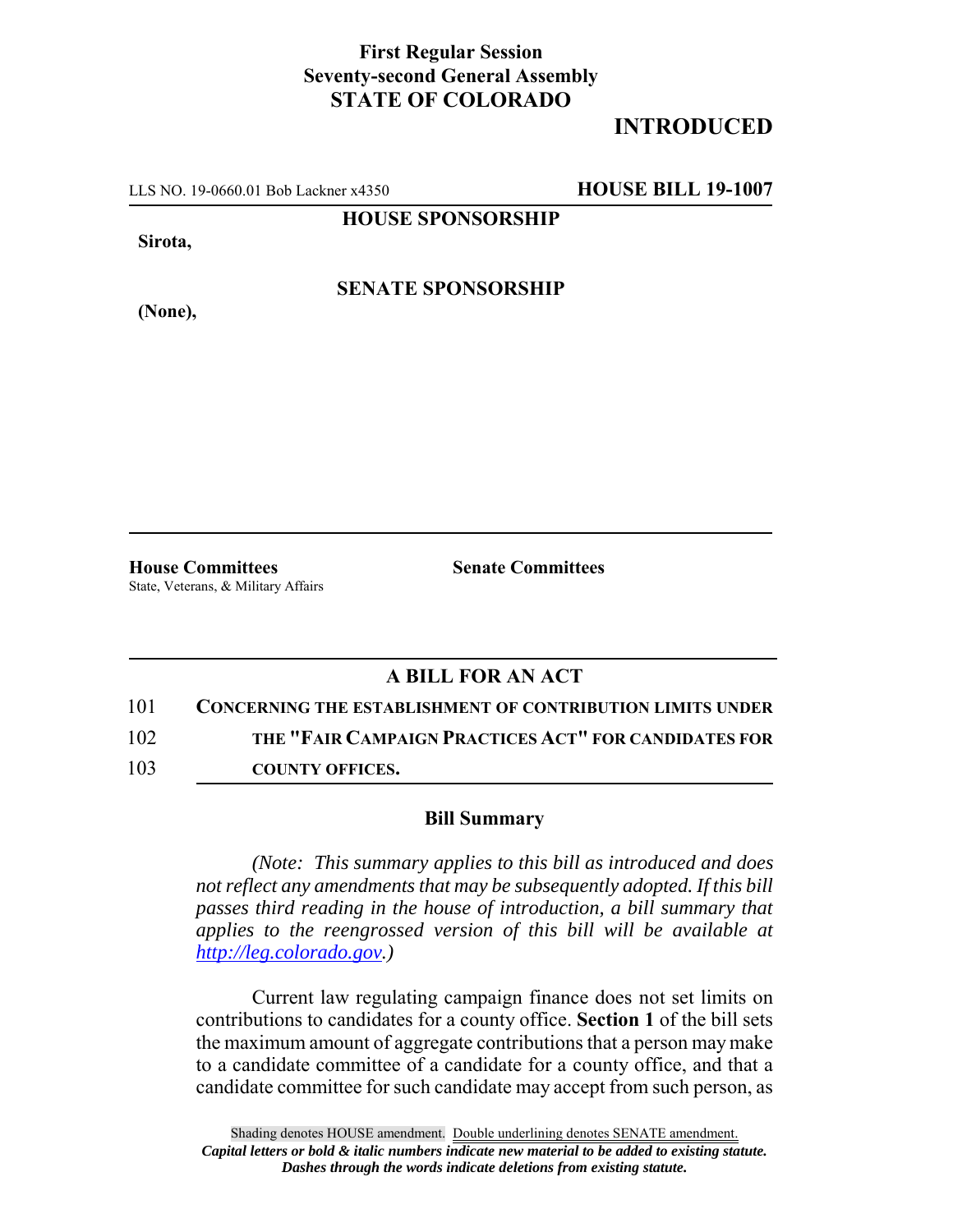follows:

- ! In the case of any person other than a small donor committee or a political party, \$1,250 for both the primary and general elections;
- ! In the case of a small donor committee, \$12,500 for both the primary and general elections; and
- ! In the case of a political party, \$22,125 for the applicable election cycle.

The bill defines "county office" to mean a county commissioner, county clerk and recorder, sheriff, coroner, treasurer, assessor, or surveyor.

Section 1 also specifies that the contribution limits in the bill are required to be adjusted for inflation in the same manner as other contribution limits specified in the state constitution.

The bill also makes statutory requirements governing the disclosure of campaign finance information and the filing of disclosure reports applicable to a contribution made to, or received by, a candidate committee of a candidate for a county office.

**Section 2** makes a conforming amendment.

 *Be it enacted by the General Assembly of the State of Colorado:* **SECTION 1.** In Colorado Revised Statutes, 1-45-103.7, **amend** (7)(a) and (7)(b); and **add** (1.5) as follows: **1-45-103.7. Contribution limits - county offices - treatment of independent expenditure committees - contributions from limited liability companies - voter instructions on spending limits - definitions.** (1.5) (a) (I) THE MAXIMUM AMOUNT OF AGGREGATE CONTRIBUTIONS THAT ANY ONE PERSON OTHER THAN A SMALL DONOR COMMITTEE OR A POLITICAL PARTY MAY MAKE TO A CANDIDATE COMMITTEE OF A CANDIDATE FOR A COUNTY OFFICE, AND THAT A CANDIDATE COMMITTEE FOR SUCH CANDIDATE MAY ACCEPT FROM ANY 12 SUCH PERSON, IS ONE THOUSAND TWO HUNDRED FIFTY DOLLARS FOR THE PRIMARY ELECTION AND ONE THOUSAND TWO HUNDRED FIFTY DOLLARS FOR THE GENERAL ELECTION.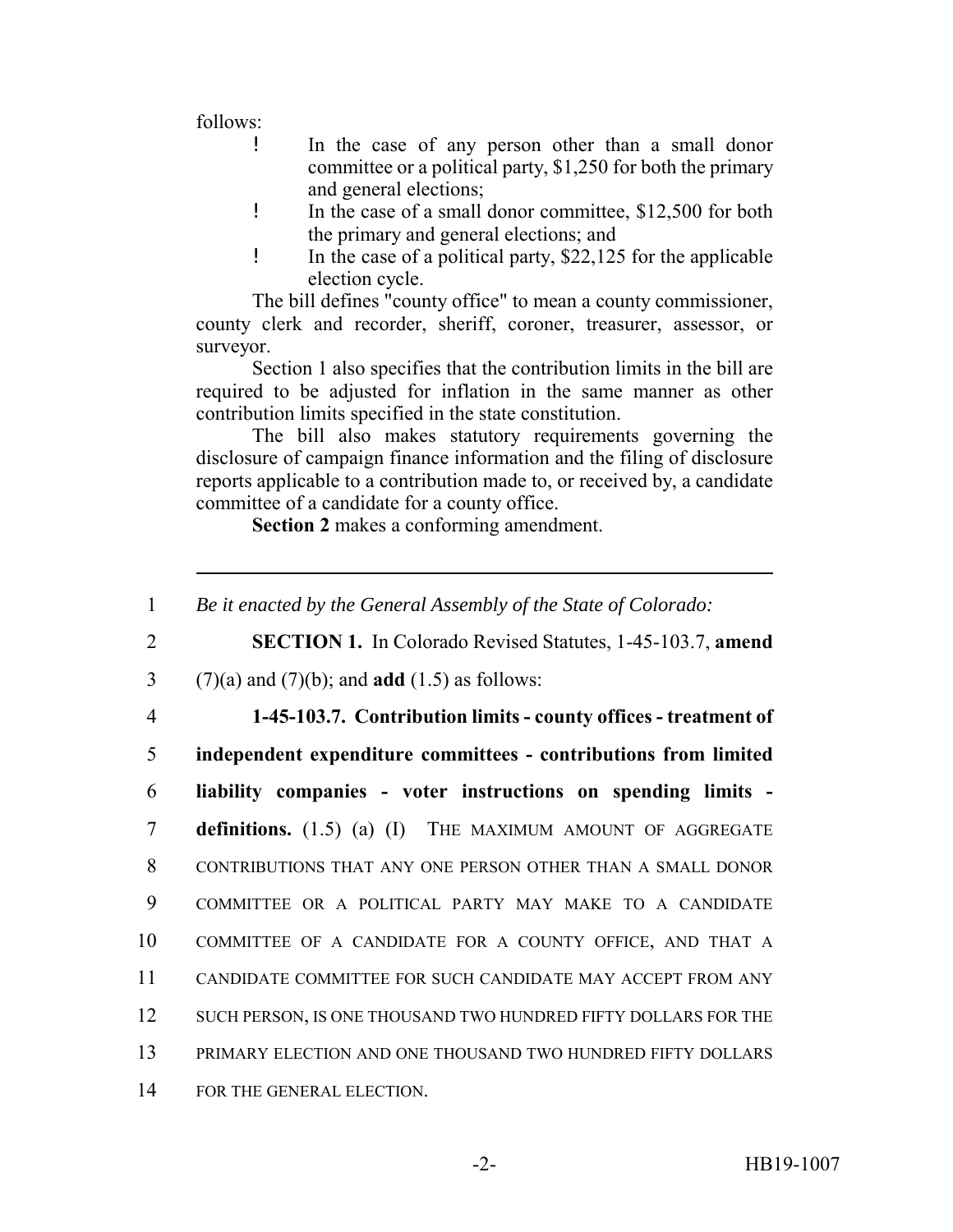(II) THE MAXIMUM AMOUNT OF AGGREGATE CONTRIBUTIONS THAT ANY ONE SMALL DONOR COMMITTEE MAY MAKE TO A CANDIDATE COMMITTEE OF A CANDIDATE FOR A COUNTY OFFICE, AND THAT A CANDIDATE COMMITTEE FOR SUCH CANDIDATE MAY ACCEPT FROM ANY ONE SMALL DONOR COMMITTEE, IS TWELVE THOUSAND FIVE HUNDRED DOLLARS FOR THE PRIMARY ELECTION AND TWELVE THOUSAND FIVE HUNDRED DOLLARS FOR THE GENERAL ELECTION.

 (III) THE MAXIMUM AMOUNT OF AGGREGATE CONTRIBUTIONS THAT A POLITICAL PARTY MAY MAKE TO A CANDIDATE COMMITTEE OF A CANDIDATE FOR A COUNTY OFFICE, AND THAT A CANDIDATE COMMITTEE FOR SUCH CANDIDATE MAY ACCEPT FROM ANY POLITICAL PARTY, IS TWENTY-TWO THOUSAND ONE HUNDRED TWENTY-FIVE DOLLARS FOR THE APPLICABLE ELECTION CYCLE.

 (b) CANDIDATES MAY ACCEPT CONTRIBUTIONS SUBJECT TO THE AGGREGATE LIMITS SPECIFIED IN SUBSECTION (1.5)(a)(I) OR (1.5)(a)(II) OF THIS SECTION IN ACCORDANCE WITH SUBSECTION (3) OF THIS SECTION.

 (c) ANY MONETARY AMOUNT SPECIFIED IN SUBSECTION (1.5)(a) OF THIS SECTION MUST BE ADJUSTED IN ACCORDANCE WITH THE ADJUSTMENTS MADE TO OTHER CONTRIBUTION LIMITS AS SPECIFIED IN 20 SECTION 3 (13) OF ARTICLE XXVIII OF THE STATE CONSTITUTION.

21 (d) THE REQUIREMENTS OF SECTIONS 1-45-108 AND 1-45-109, AS APPLICABLE, APPLY TO ANY CONTRIBUTION MADE OR RECEIVED THAT IS 23 SUBJECT TO SUBSECTION  $(1.5)(a)$  OF THIS SECTION.

 (e) FOR PURPOSES OF THIS SUBSECTION (1.5), "COUNTY OFFICE" MEANS A COUNTY COMMISSIONER, COUNTY CLERK AND RECORDER, SHERIFF, CORONER, TREASURER, ASSESSOR, OR SURVEYOR.

27 (7) (a) Any person who believes that a violation of subsection  $(5)$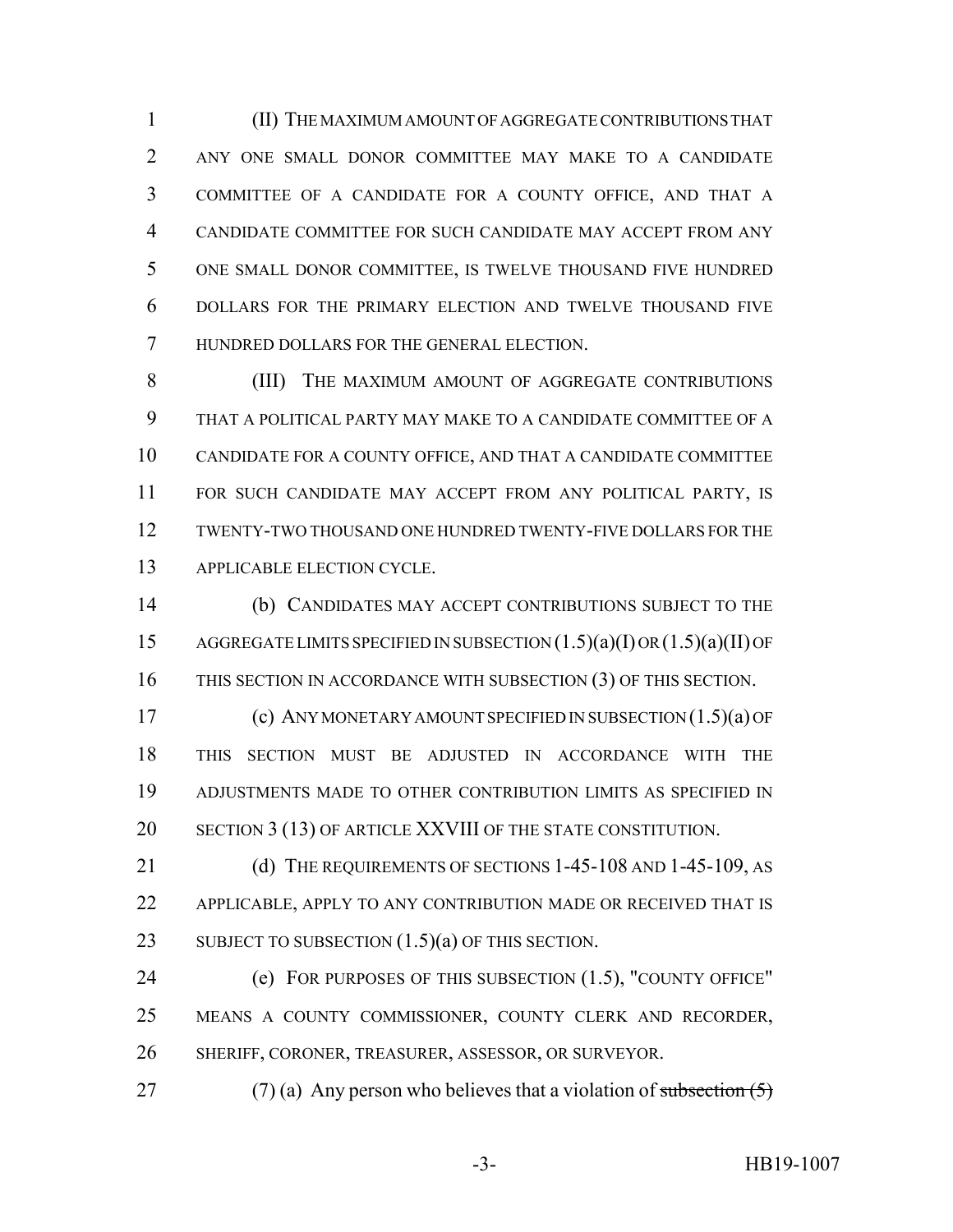1 or  $(6)$  SUBSECTION  $(1.5)$ ,  $(5)$ , OR  $(6)$  of this section has occurred may file a written complaint with the secretary of state no later than one hundred eighty days after the date of the alleged violation. The complaint shall be IS subject to all applicable procedures specified in section 9 (2) of article 5 XXVIII of the state constitution, SECTION 1-45-111.5, OR THE SECRETARY OF STATE'S RULES CONCERNING CAMPAIGN AND POLITICAL FINANCE.

 (b) Any person who has violated any of the provisions of 8 paragraph (a), (b), or (c) of subsection  $(5)$  SUBSECTION  $(1.5)$ ,  $(5)(a)$ , 9 (5)(b), (5)(c), or subsection (6) of this section shall be IS subject to a civil penalty of at least double and up to five times the amount contributed or received in violation of the applicable provision.

 **SECTION 2.** In Colorado Revised Statutes, **add** 30-10-113 as follows:

 **30-10-113. Contribution limits for county offices - definitions.** (1) THE MAXIMUM AMOUNT OF AGGREGATE CONTRIBUTIONS THAT A PERSON MAY MAKE TO A CANDIDATE COMMITTEE OF A CANDIDATE FOR A COUNTY OFFICE AND THAT A CANDIDATE COMMITTEE FOR SUCH CANDIDATE MAY ACCEPT FROM SUCH PERSON AND RELATED REQUIREMENTS GOVERNING THE DISCLOSURE OF SUCH CONTRIBUTIONS ARE SPECIFIED IN SECTION 1-45-103.7 (1.5).

21 (2) FOR PURPOSES OF THIS SECTION:

**(a) "COUNTY OFFICE" MEANS A COUNTY COMMISSIONER, COUNTY**  CLERK AND RECORDER, SHERIFF, CORONER, TREASURER, ASSESSOR, OR SURVEYOR.

 (b) "PERSON" HAS THE SAME MEANING AS SPECIFIED IN SECTION 2 26 (11) OF ARTICLE XXVIII OF THE STATE CONSTITUTION.

**SECTION 3. Act subject to petition - effective date -**

-4- HB19-1007